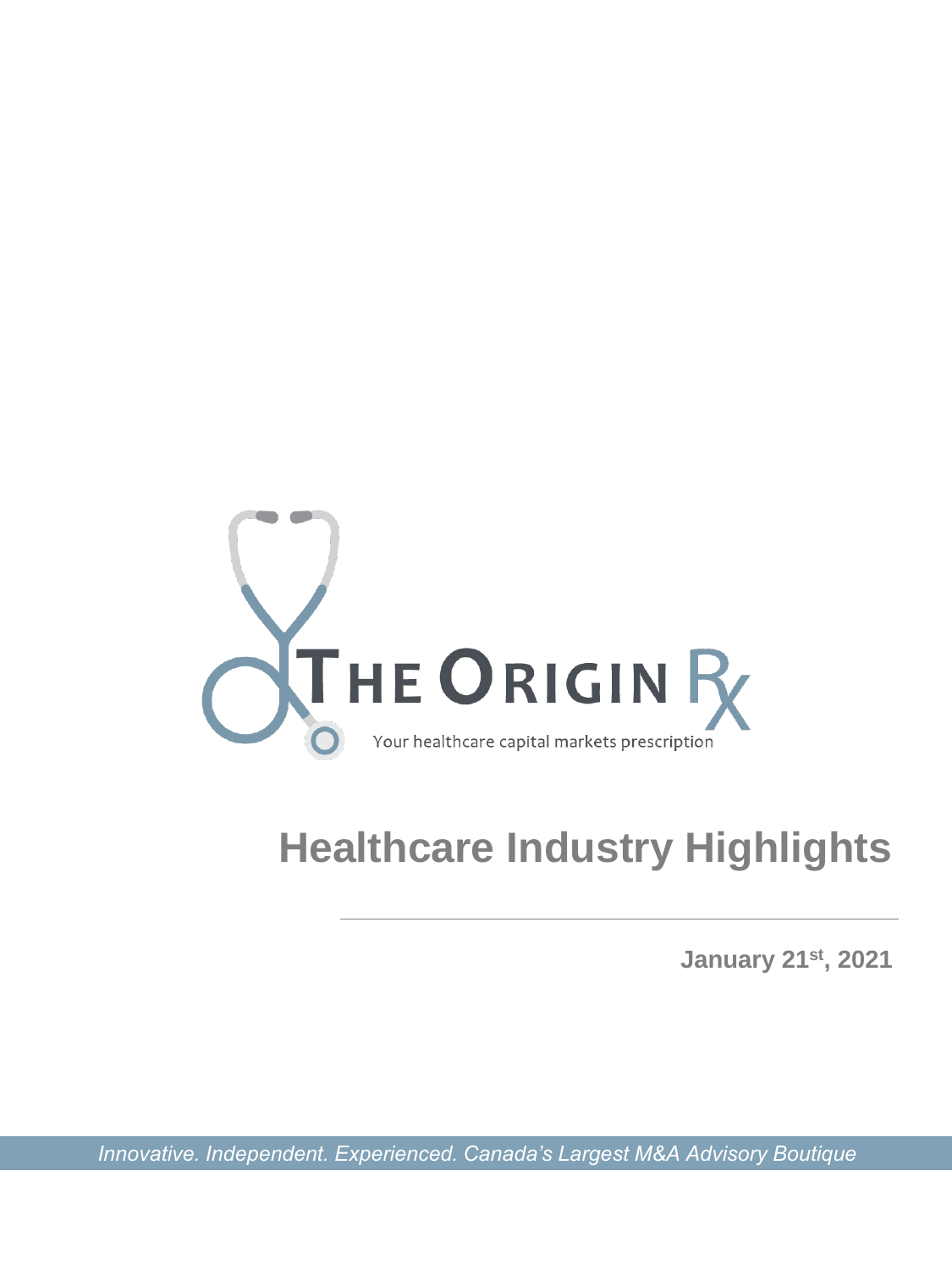

### **COVID-19 DEVELOPMENTS**

- Currently, two vaccines have been authorized for use in Canada. These vaccines are the Moderna Therapeutics Inc. vaccine and the Pfizer/BioNTech vaccine. The AstraZeneca vaccine, approved in the UK, remains under review in Canada for authorization before mass distribution
- Drug makers are working to develop new COVID-19 therapies that are easier to administer, and adaptable in the face of emerging COVID-19 variants. One of these solutions, known as monoclonal antibodies, consists of lab-engineered antibodies that simulate the body's natural immune response to viruses. Further, to mitigate the logistical burden and help treat patients faster, researchers are working on new antibody drugs that can be administered quickly – like flu shots – which would enable administration at a wide range of locations
- With the roll-out of COVID-19 vaccines underway, markets are illustrating a partial correlation to the speed of local rollouts. In the past month, while the MSCI All Country World Index is up by 3.3%, benchmark equity indices in Israel and Dubai – two places with among the fastest vaccine rollouts globally – are up by around 8% each
- On January 19<sup>th</sup>, **Pfizer** announced it would slow down their vaccination programs, with Canada not receiving any new vaccines in the near-term. Pfizer's deliveries have been deferred as Pfizer upgrades its Belgian plant to expand production for the long-term. Countries in the west are facing much longer delays in comparison to their European peers, who are expected to have shipments delayed by a week
- On January 19th, a pilot COVID-19 immunization site in Toronto stopped administering shots after just two days in operation due to a Canada-wide shortage in doses. The clinic at the Metro Toronto Convention Center opened earlier with the goal of administering about 250 doses a day. The shortage is largely driven by the decrease in volume shipped by Pfizer, as the number of vaccines will be cut by as much as 80% over the next month
- On January 18<sup>th</sup>, Ontario health officials stated the UK variant of COVID-19 may become the predominant strain as the new variant has been confirmed in the province. The first new case was found in London, with subsequent reports of more than 15 cases of the variant found in Ontario. As a result, labs are doing more genomic sequencing and reporting on new COVID-19 variants
- On January 16th, Canada reported that it had surpassed 700,000 confirmed COVID-19 cases. The milestone was reached less than two weeks after recording 600,000 cases on January 3rd. Seven provinces recorded a total of 6,479 cases on Saturday, pushing the tally upwards

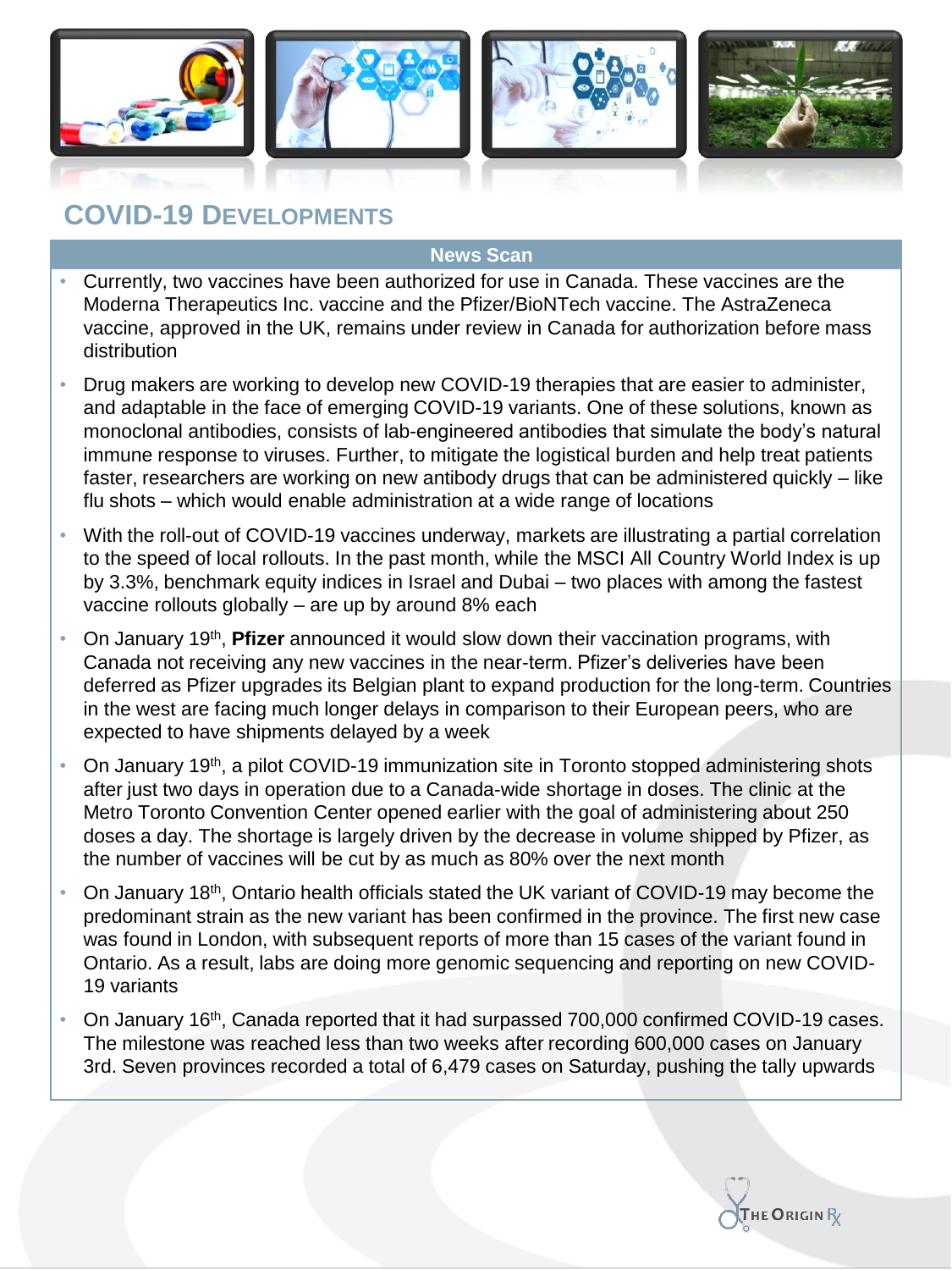

### **HEALTHCARE SERVICES**

- **•** On January 19<sup>th</sup>, The Pennant Group Inc. ("Pennant") announced the acquisition of Sacred **Heart Home Health Care** ("**Sacred Health**"), a home health services company based in Arizona with centers in Phoenix and Tucson. The acquisition will expand Pennant's service offerings in the Phoenix market
- **•** On January 11<sup>th</sup>, Triangle Capital Corporation ("Triangle") announced it has closed its investment in **Bourn Hall Ltd.** ("**Bourn**"), the world's first IVF clinic. Bourn owns and operates a network of fertility clinics serving over 3,500 UK-based families annually. The investment by Triangle is expected to support the expansion of Bourn's capacity domestically and abroad, as the global demand for fertility treatment increases by an expected 8.9% per annum
- **•** On January 6<sup>th</sup>, UnitedHealth Group ("United Health") announced the acquisition of Change **Healthcare** ("**Change**"), a 20% Blackstone owned company, that provides billing and payment processing services. United Health paid US\$7.84 billion in an all-cash deal for Change. United Health will pay US\$25.75 per Change share, representing a 41.2% premium to the same day's closing price
- **•** On January 4<sup>th</sup>, Centene Corp. ("Centene") announced the acquisition of Magellan Health **Inc.** ("**Magellan**") for US\$2.2 billion. Centene will pay US\$95 per share, representing a 14.7% premium to the same day's closing price. The acquisition of Magellan will better position Centene to provide mental health and pharmacy healthcare services to Americans that are struggling with COVID-19-related behavioral and anxiety issues
- On January 7<sup>th</sup>, Fujifilm announced a US\$2 billion investment in a large cell culture production site in the U.S. The site features eight 20,000-liter bioreactors and the potential for another 24 bioreactors depending on future market demand. The production site is expected to provide drug substance manufacturing, fill and finish, packaging, and labelling services at the site

| <b>Key Indicators</b>                         |               |            |                      |       |                     |       |              |  |
|-----------------------------------------------|---------------|------------|----------------------|-------|---------------------|-------|--------------|--|
|                                               | <b>Market</b> |            | <b>TEV / Revenue</b> |       | <b>TEV / EBITDA</b> |       | Price % of   |  |
| (in USD millions, unless otherwise indicated) | Cap           | <b>TEV</b> | 2020E                | 2021E | 2020E               | 2021E | 52-Week High |  |
| MCI Onehealth Technologies Inc.               | 156.5         | 166.0      | na                   | na    | na                  | na    | 72.1%        |  |
| Akumin Inc.                                   | 206.5         | 684.1      | 2.6x                 | 2.3x  | 9.8x                | 8.5x  | 48.5%        |  |
| <b>CRH Medical Corporation</b>                | 161.8         | 267.9      | 2.6x                 | 1.9x  | 10.6x               | 7.0x  | 87.2%        |  |
| CareRx Corporation                            | 77.1          | 127.6      | 1.0x                 | 0.8x  | 12.7x               | 7.3x  | 63.7%        |  |
|                                               |               |            |                      |       |                     |       |              |  |
| Average                                       |               |            | 2.1x                 | 1.7x  | 11.0x               | 7.6x  | 67.9%        |  |

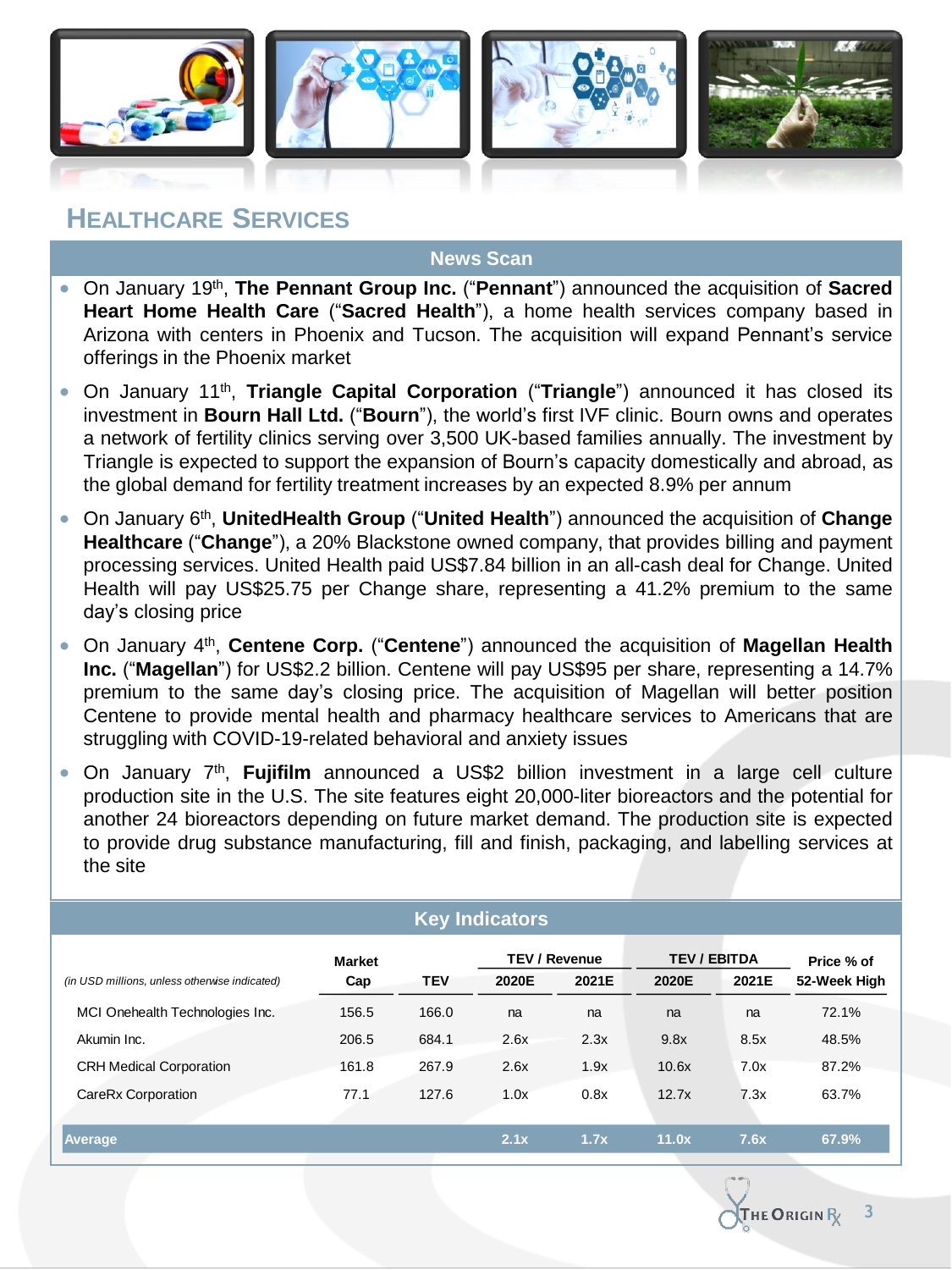

### **HEALTHCARE TECHNOLOGY & DIGITAL HEALTH**

- **•** On January 19<sup>th</sup>, **Royal Phillips** ("**Phillips**") announced its acquisition of **Capsule Technologies Inc.** ("**Capsule**"), a leading provider of medical device integration and data technologies for hospitals and healthcare organizations. The acquisition of Capsule coordinates with Phillips' strategy to transform the delivery of care via integrated technology solutions
- On January 18th , **CloudMD** announced its acquisition of **Aspiria Corp.** ("**Aspiria**"), a healthcare provider focused on delivering employee assistance programs. Aspiria's technology-driven mental health support solution provides users with access to clinical services for mental and situational life issues. Aspiria serves over 750 organizations, with 1 million employees and their families. It operates in both Canada and internationally
- On January 18th , **Think Research Corporation** ("**Think Research**") announced its acquisition of **MDBriefCase Group Inc.** ("**MDBriefCase**"), a leading provider of online continuing medical education and professional development solutions for clinicians. This transaction positions Think Research to educate clinicians and provide digital tools to deploy that knowledge
- On January 14th , **Accolade Inc.** ("**Accolade**") announced its acquisition of **2nd.MD** for approximately US\$460 million. The transaction will consist of US\$230 million in cash, US\$130 million in Accolade common stock and up to US\$100 million in earn-out. 2ndMD is a leading telehealth start-up and the acquisition is expected to double Accolade's addressable market and provide entry into virtual services. 2nd.MD serves over 300 employers and more than 7 million employees
- On December 17th , **WELL Health Technologies Corp.** ("**WELL**") announced its acquisition of **Adracare**, an omni-channel practice management platform serving over 6,800 healthcare practitioners in Canada, US, UK, and Australia. Adracare's customers operate in the sectors of mental health, medicinal cannabis, and physical therapy

| <b>Key Indicators</b>                         |               |            |                      |       |                     |       |              |  |
|-----------------------------------------------|---------------|------------|----------------------|-------|---------------------|-------|--------------|--|
|                                               | <b>Market</b> |            | <b>TEV / Revenue</b> |       | <b>TEV / EBITDA</b> |       | Price % of   |  |
| (in USD millions, unless otherwise indicated) | Cap           | <b>TEV</b> | 2020E                | 2021E | 2020E               | 2021E | 52-Week High |  |
| WELL Health Technologies Corp.                | 934.5         | 931.7      | 23.8x                | 10.9x | neg                 | nmf   | 94.1%        |  |
| Mindbeacon Holdings Inc.                      | 228.1         | 224.7      | 28.2x                | 14.2x | neg                 | neg   | 80.8%        |  |
| CloudMD Software & Services Inc.              | 190.0         | 183.4      | 15.5x                | 4.9x  | neg                 | neg   | 67.1%        |  |
| Hamilton Thorne Ltd.                          | 121.7         | 114.9      | 3.0x                 | 2.5x  | 19.7x               | 12.6x | 93.3%        |  |
| Think Research Corporation                    | 116.3         | 131.7      | na                   | na    | na                  | na    | 71.3%        |  |
| Average                                       |               |            | 17.6x                | 8.1x  | 19.7x               | 12.6x | 83.8%        |  |

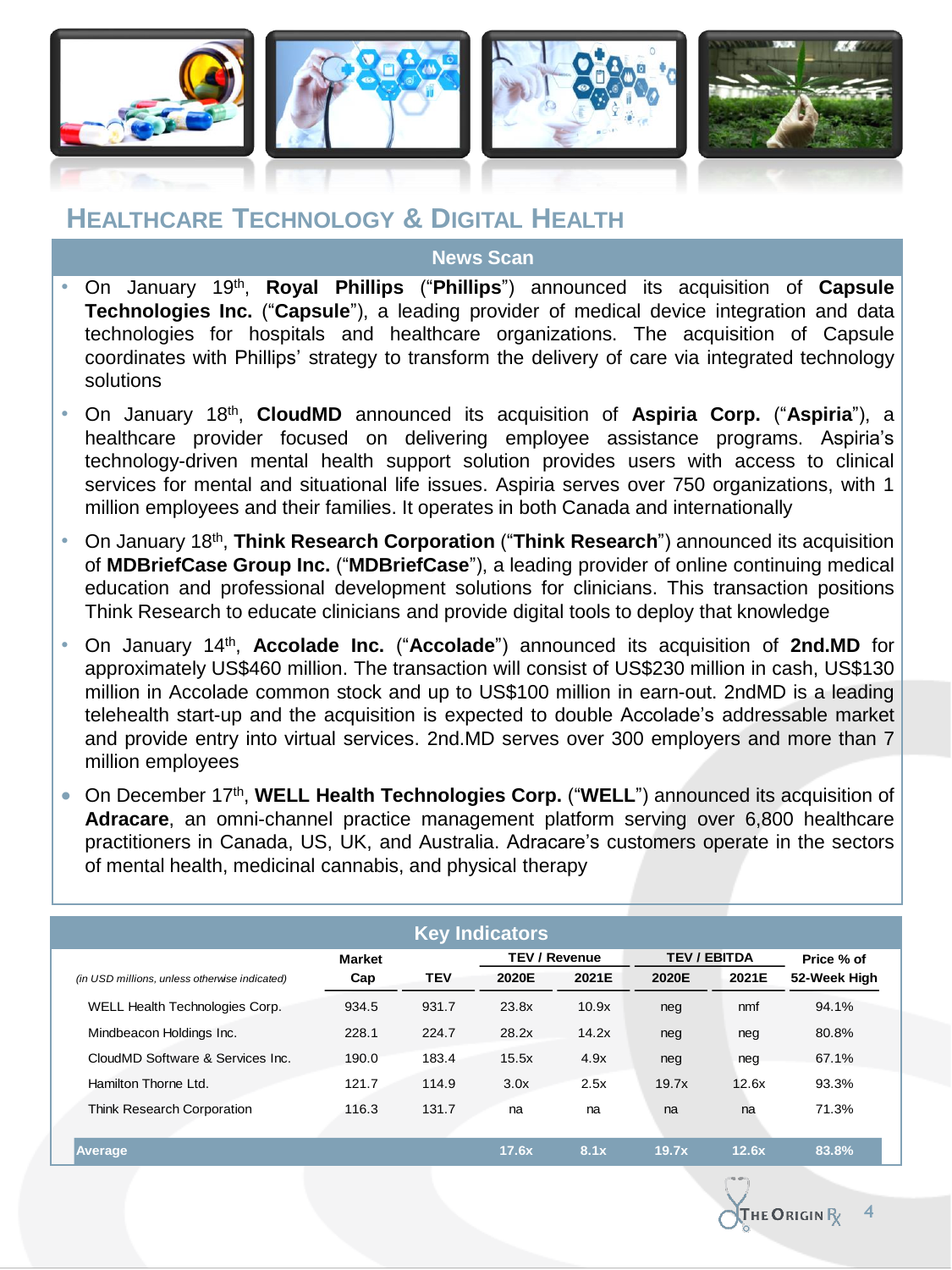

### **PHARMACEUTICALS**

- On January 19th , **Tenax Therapeutics Inc.** ("**Tenax**") announced its acquisition of **PH Precision Med** ("**PHPM**"), a privately held clinical stage biotech company focused on the treatment of pulmonary arterial hypertension. The acquisition will expand Tenax's pulmonary hypertension pipeline, with the addition of a Phase 3 ready candidate
- On January 15th , **Thermo Fisher Scientific Inc.** ("**Thermo Fisher**") announced the acquisition of **Henogen SA** ("**Henogen**"), a Belgian-based manufacturer of viral vectors that are used in gene therapies, for US\$879.7 million. The acquisition will aid in strengthening Thermo Fisher's position in the field of gene therapy manufacturing
- On January 14th , **Eton Pharmaceuticals Inc.** ("**Eton**") announced its acquisition of the Canadian rights to **ALKINDI SPRINKLE** ("**ALKINDI**") from **Diurnal Group plc** ("**Diurnal**"). Eton currently commercializes ALKINDI SPRINKLE in the US as a replacement therapy for adrenocortical insufficiency in children under the age of 17
- On January 12<sup>th</sup>, **Novartis** announced its acquisition of an immune-oncology drug from **BeiGene Ltd.** ("**BeiGene**") for US\$650 million. This acquisition adds to the trend of Western drug markets acquiring international assets to plug holes in their drug portfolios. Novartis will co-develop BeiGene's tislelizumab, an antibody that helps the immune system attack cancer
- On January 6<sup>th</sup>, NeuroBo Pharmaceuticals Inc. ("NeuroBo") announced its acquisition of **ANA Therapeutics** ("**ANA**"), a private biotechnology company that is developing ANA-001, a proprietary capsule formulation – currently in Phase 2/3 trials as a treatment for COVID-19. The acquisition will expand NeuroBo's pipeline with a late-stage clinical development program
- On December 21st , **Servier** announced its acquisition of **Agios Pharmaceuticals'** ("**Agios**") oncology business, including its commercial, clinical, and research-stage oncology portfolio, for up to US\$2 billion. The purchase price represents an up-front payment of US\$1.8 billion and a potential US\$200 million in regulatory and royalty payments

| <b>Key Indicators</b>                         |               |            |                      |       |                     |       |              |  |  |
|-----------------------------------------------|---------------|------------|----------------------|-------|---------------------|-------|--------------|--|--|
|                                               | <b>Market</b> |            | <b>TEV / Revenue</b> |       | <b>TEV / EBITDA</b> |       | Price % of   |  |  |
| (in USD millions, unless otherwise indicated) | Cap           | <b>TEV</b> | 2020E                | 2021E | 2020E               | 2021E | 52-Week High |  |  |
| Bausch Health Companies Inc.                  | 9,767.7       | 33,301.7   | 4.2x                 | 3.9x  | 10.3x               | 9.6x  | 90.6%        |  |  |
| Knight Therapeutics Inc.                      | 580.1         | 267.7      | 1.8x                 | 1.7x  | 20.8x               | 14.0x | 70.2%        |  |  |
| HLS Therapeutics Inc.                         | 427.9         | 486.8      | 8.7x                 | 5.8x  | 21.6x               | 12.4x | 73.1%        |  |  |
| Theratechnologies Inc.                        | 172.9         | 195.8      | 3.0x                 | 2.0x  | neg                 | neg   | 65.3%        |  |  |
|                                               |               |            |                      |       |                     |       |              |  |  |
| <b>Average</b>                                |               |            | 4.4x                 | 3.4x  | 17.6x               | 12.0x | 74.8%        |  |  |

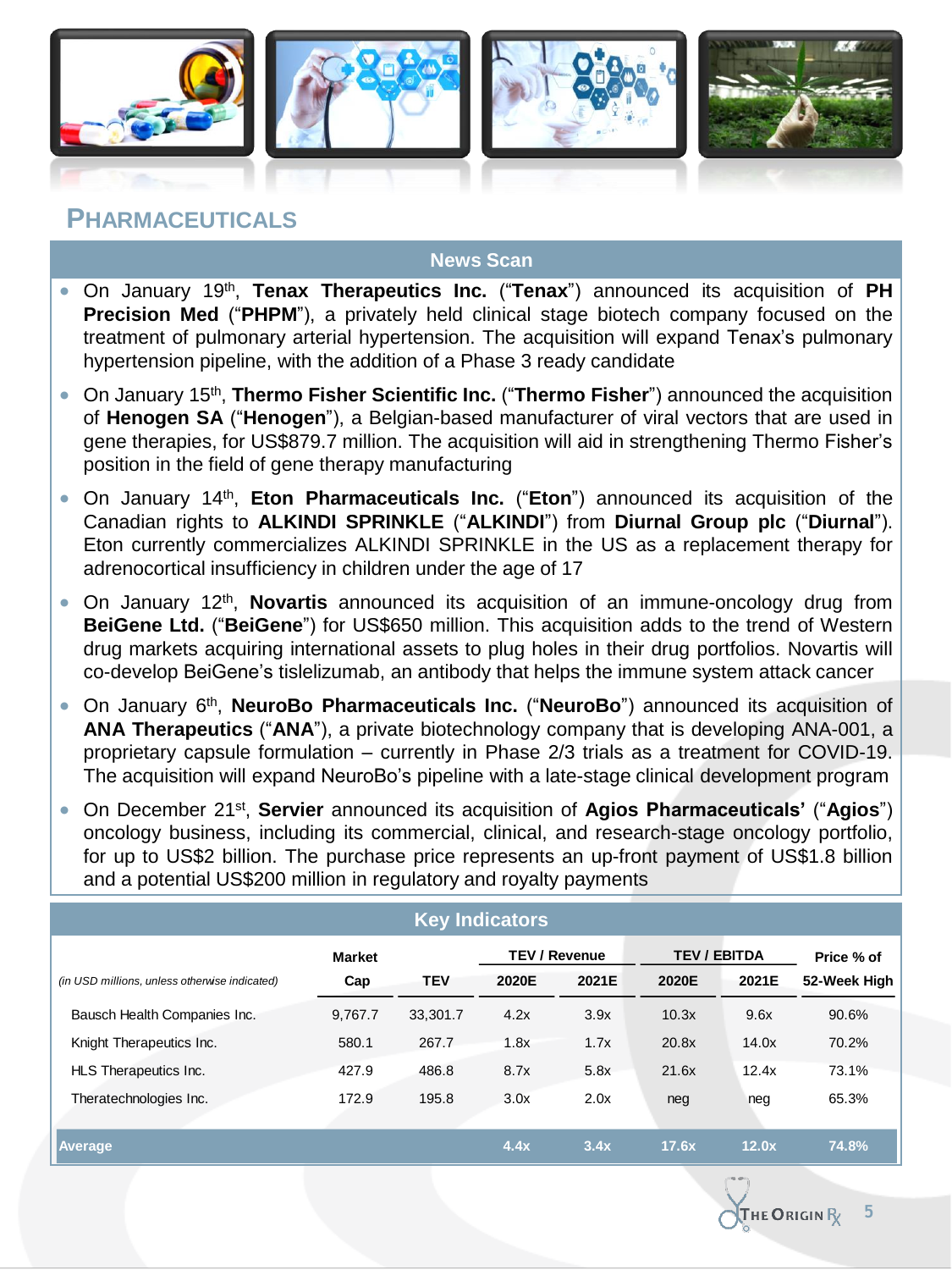

### **MARKET PERFORMANCE**



#### **Charting the Course**

- The TSX Index increased 2.2% over the last 12 months, after plunging 37% from peak to trough in 2020, earning the TSX 33rd best in returns out of 92 major indices. As reported by BNN Bloomberg, Healthcare was one of the worst performing sectors, decreasing 23.6% over the year, driven by several companies, including Bausch Health Companies Inc.
- Our Healthcare Services Index decreased 4.9% over the last 12 months, as inorganic activity decreased among large players with the focus shifting to optimization of existing businesses
- Our Healthcare Technology and Digital Health Index continues to surge, increasing 209.7% over the last 12-month period. Ongoing government mandated stay-at-home orders have accelerated the expansion of telemedicine, and consolidators such as **WELL** and **CloudMD** are capitalizing on this, with key acquisitions in various healthcare technology verticals
- Companies in our Pharmaceuticals Index continue to struggle. While pharmaceutical and biotechnology M&A activity increased 17% in the first half of 2020, our Pharmaceuticals Index has declined 20.6% over the last 12 months

1. Index segments are comprised of equally weighted market prices for the companies in each category as noted in the earlier pages of the report